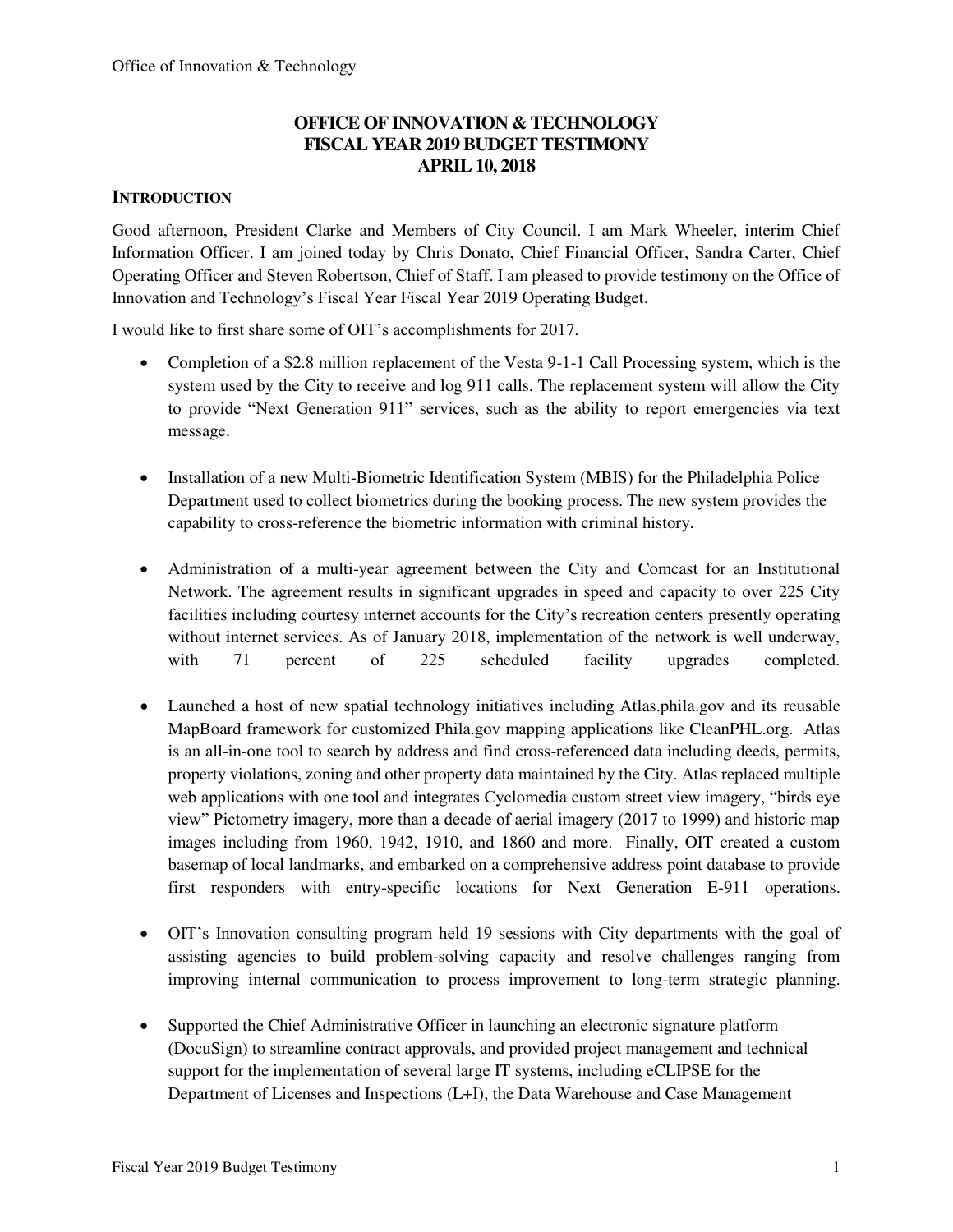system for the Department of Revenue, and improvements to Philly311 system.

- Expansion of the City's enterprise ePay service, so that all tax types are now payable through ePay. In total, the ePay service now collects \$481 million in revenue annually. In a benchmarking exercise, City staff found that compared to six U.S. cities, Philly ranked second in the number of ePayment options offered and collects 61 percent of all bill/tax revenue online. This compares to 65 percent for New York City and 22 percent for Boston.
- Installation of an additional 50 video surveillance cameras for the Philadelphia Police Department, bringing the total number of cameras to 405.
- Finally, in February 2017, Philadelphia was one of five cities awarded the Smart Cities Council Challenge Grant, which provide resources to help cities apply smart technologies to improve urban livability, workability and sustainability. With a Knight Foundation grant, OIT hosted the City's first Smart Cities Readiness Workshop to kick-off development of a strategic roadmap for SmartCityPHL. Over 190 attendees participated in discussions about smart affordable housing, the future of public safety, improving government efficiency through sensor technologies, and more.

# **DEPARTMENT MISSION & PLANS**

**Mission**: The Office of Innovation and Technology (OIT) provides technology to help City employees do their work better and more effectively and efficiently, as well as to enable the various City agencies to better serve the public. OIT also oversees most major technology projects for the City of Philadelphia. The Office provides information technology (IT) services to City employees so they can communicate with each other and with the public; manages the bulk of the City's technology assets, including computers, printers, scanners, and more; delivers services which automate and simplify business processes and workflow, and provide easy-to-use business intelligence tools; monitors and updates security to keep information safe; finds new ways to use technology to modernize how City government operates; and offers digital design guidance and technical support for the City's website.

#### **Plans for Fiscal Year 2019**:

In FY19, the Office of Innovation and Technology (OIT) plans to continue oversight of all major information and communications technology initiatives for the City. OIT remains responsible for identifying the most effective approach for delivering technology throughout the City, improving the value of the City's technology assets, ensuring data security, planning for continuing operations in the event of disruption of IT and telecommunication services, and supporting accountable, efficient, and effective operations across City government.

OIT will manage a complement of seven service areas to further its mission and support the goals of the administration.

#### Strategic Priorities

- 1. Improve Customer Service and Satisfaction
	- Ensure consistency across all services.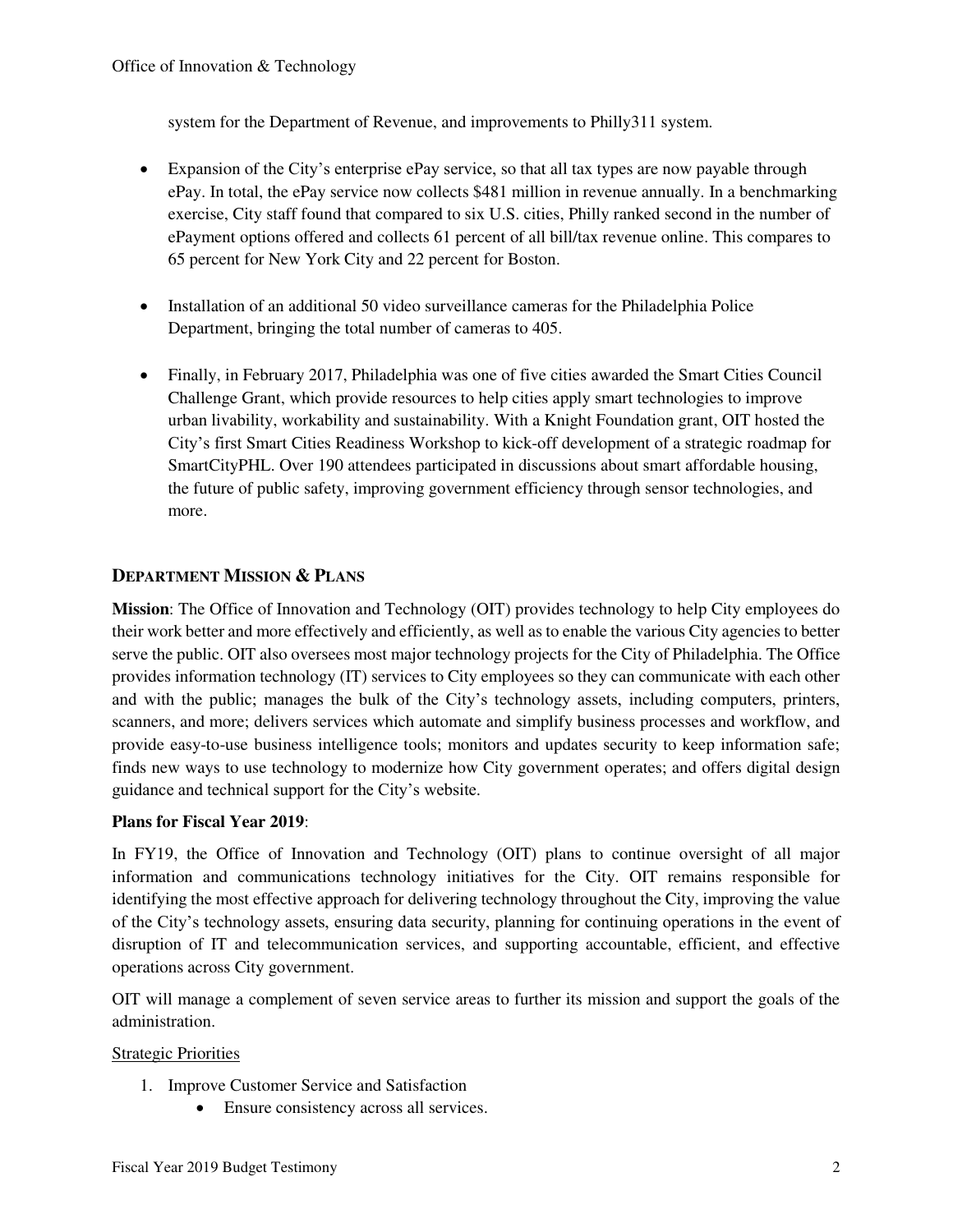- Increase clarity and timing of communications on support inquiries, projects, and technology changes with customers.
- Finalize a Wi-fi support plan as to outfit core city buildings to increase to support demand for mobility and flexibility in delivery of business operations.
- 2. Elevate IT Governance: Policies and Support Models
	- Develop and socialize standards for IT architecture, data integrations and system customizations across City government and in contracts.
	- Implement a new Enterprise Architecture review board including IT directors from across city agencies to improve engagement and success in system upgrades and new application development and integration across IT units.
	- Develop a cloud services delivery and cost-sharing model with departments.
- 3. Reinforce IT Security
	- Evaluate and test existing security components and protocols for improvement.
	- Implement new technology to comprehensively monitor and respond to threats across multiple levels of the IT network.
	- Implement an identity management solution to streamline city staff access to IT resources and reinforce security.
- 4. Increase OIT's Community Engagement and Collaboration
	- Finalize the Smart City Roadmap while seeking grants, philanthropic, and other sources of funding to begin implementation of the Roadmap with internal and external partners.
	- Finalize and begin implementation of IT Strategic Plan with internal and external stakeholders.
	- Directly engage community groups and civic-oriented organizations on use of City's open data and web mapping and analysis resources.
	- Weave recruitment discussion into all interactions with external groups by demonstrating the value of IT to city operations, diversity of staff and projects, and range of employment opportunities with OIT.

I thank you for the opportunity to brief council on the work of the Office of Innovation and Technology and am happy to respond to your questions.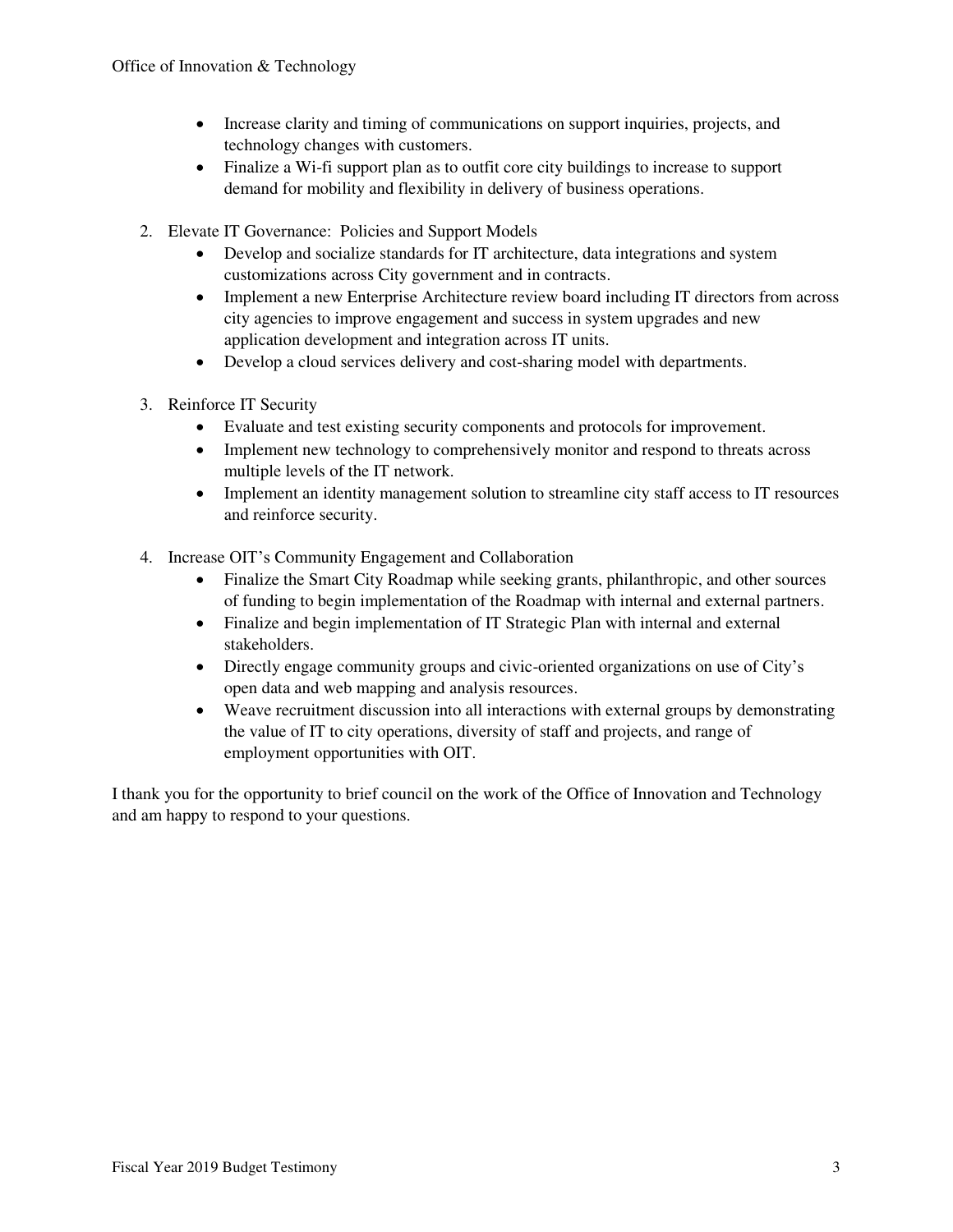| <b>Staff Demographics Summary (as of December 2017) (All Funds)</b> |           |           |           |                |  |  |  |  |
|---------------------------------------------------------------------|-----------|-----------|-----------|----------------|--|--|--|--|
|                                                                     | Total     | Minority  | White     | Female         |  |  |  |  |
| Number of Full-Time Staff                                           | 369       | 222       | 147       | 127            |  |  |  |  |
| Number of Exempt Staff                                              | 239       | 132       | 107       | 88             |  |  |  |  |
| Number of Executive Staff (deputy)<br>level and above)              | 8         | 2         | 6         | $\overline{c}$ |  |  |  |  |
| Average Salary, Full-Time Staff                                     | \$70,904  | \$66,862  | \$77,662  | \$70,335       |  |  |  |  |
| Average Salary, Exempt Staff                                        | \$74,410  | \$71,205  | \$79,460  | \$72,510       |  |  |  |  |
| Average Salary, Executive Staff                                     | \$141,040 | \$133,915 | \$143,415 | \$142,830      |  |  |  |  |
| Median Salary, Full-Time Staff                                      | \$70,000  | \$66,796  | \$74,948  | \$70,000       |  |  |  |  |
| Median Salary, Exempt Staff                                         | \$70,000  | \$68,728  | \$75,000  | \$70,000       |  |  |  |  |
| Median Salary, Executive Staff                                      | \$142,830 | \$133,915 | \$142,830 | \$142,830      |  |  |  |  |

# **BUDGET SUMMARY & OTHER BUDGET DRIVERS**

| <b>Employment Levels (as of December 2017) (All Funds)</b> |                 |          |  |  |  |
|------------------------------------------------------------|-----------------|----------|--|--|--|
|                                                            | <b>Budgeted</b> | Filled   |  |  |  |
| Number of Full-Time Positions                              | 405             | 369      |  |  |  |
| Number of Part-Time Positions                              | 24              | 22       |  |  |  |
| Number of Exempt Positions                                 | 258             | 239      |  |  |  |
| Number of Executive Positions<br>(deputy level and above)  | 10              | 8        |  |  |  |
| Average Salary of All Full-Time<br>Positions               | \$69,804        | \$70,904 |  |  |  |
| Median Salary of All Full-Time<br>Positions                | \$70,486        | \$70,000 |  |  |  |

|  |  | <b>General Fund Financial Summary by Class</b> |  |
|--|--|------------------------------------------------|--|
|--|--|------------------------------------------------|--|

| <u>E General Fund Financial Summary Dy Class</u>  |                |                    |                |                    |                |                  |  |  |
|---------------------------------------------------|----------------|--------------------|----------------|--------------------|----------------|------------------|--|--|
|                                                   | FY17 Original  | FY17 Actual        | FY18 Original  | FY18 Estimated     | FY19 Proposed  | Difference:      |  |  |
|                                                   | Appropriations | <b>Obligations</b> | Appropriations | <b>Obligations</b> | Appropriations | <b>FY19-FY18</b> |  |  |
| Class 100 - Employee Compensation                 | \$20,089,718   | \$19,875,293       | \$21,019,003   | \$20,644,817       | \$20,817,723   | \$172,906        |  |  |
| Class 200 - Purchase of Services                  | \$53,130,443   | \$46,997,860       | \$53,127,957   | \$52,665,127       | \$66,655,313   | \$13,990,186     |  |  |
| Class $300/400$ - Materials, Supplies & Equipment | \$22,092,058   | \$10,039,442       | \$9,590,548    | \$9,190,548        | \$14,398,899   | \$5,208,351      |  |  |
|                                                   | \$95,312,219   | \$76,902,374       | \$83,737,508   | \$82,500,492       | \$101,871,935  | \$19,371,443     |  |  |

| <b>Contracts Summary (Professional Services only)</b> |              |              |              |              |              |                       |  |
|-------------------------------------------------------|--------------|--------------|--------------|--------------|--------------|-----------------------|--|
|                                                       | <b>FY13</b>  | <b>FY14</b>  | <b>FY15</b>  | <b>FY16</b>  | <b>FY17</b>  | FY18 YTD<br>(Q1 & Q2) |  |
| Total amount of contracts                             | \$16,988,604 | \$34,655,040 | \$19,015,288 | \$26,858,936 | \$20,494,249 | \$21,707,392          |  |
| Total amount to M/W/DSBE                              | \$2,437,542  | \$6,988,347  | \$4,732,056  | \$7,051,856  | \$5,047,780  | \$3,758,009           |  |
| <b>Participation Rate</b>                             | 14%          | 20%          | 25%          | 26%          | 25%          | 17%                   |  |

| <b>Total M/W/DSBE Contract Participation Goal (Public Works;</b><br>Services, Supplies & Equipment; and Professional Services combined) |             |             |             |  |  |
|-----------------------------------------------------------------------------------------------------------------------------------------|-------------|-------------|-------------|--|--|
|                                                                                                                                         | <b>FY17</b> | <b>FY18</b> | <b>FY19</b> |  |  |
| M/W/DSBE Contract Participation Goal                                                                                                    | 25%         | 25%         | 25%         |  |  |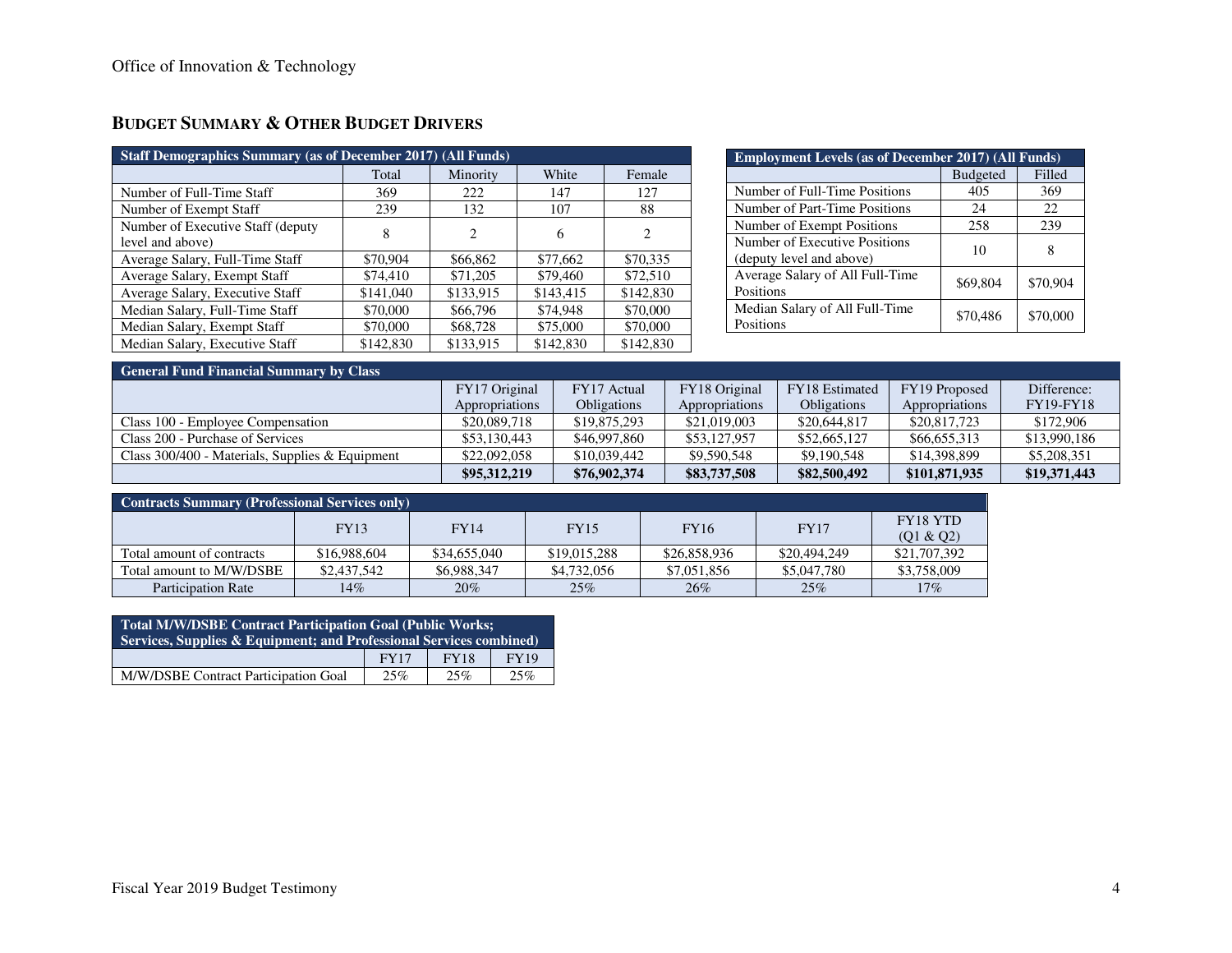# **PROPOSED BUDGET OVERVIEW**

#### **Proposed Funding Request**:

OIT's proposed Fiscal Year 2019 General Fund budget totals \$101,871,935. This \$101,871,935 is an increase of \$19,371,443 over Fiscal Year 2018 estimated obligation levels. This increase is primarily due to the City's Emergency 911 center for Police and Fire being co-located at 400 N. Broad, and operating support for capital projects.

The proposed budget includes:

- \$20,817,723 in Class 100, a \$172,906 increase over FY18. This funding will compensate OIT's employees performing various tasks which promote OIT's major objectives which are to: implement, manage and service information technology infrastructure that enables efficient and cost-effective application solutions for City departments and improve efficiency and value of City information technology initiatives by providing best practices through ongoing oversight, support activities project management oversight, and strategic planning.
- \$66,655,313 in Class 200, a \$13,990,186 increase over FY18. This funding will support ongoing capital projects in addition to supporting planning efforts on new capital projects. Class 200 funding develops and improves the delivery of City IT services and information. It provides ongoing centralized services and support for the IT infrastructure, data center, help desk, IT network (internet/intranet/WAN and PC desktop), cable TV, telecommunications, system software and maintenance, software development framework (best practices guidelines), and IT training. This funding will also maintain the City's Emergency 911 System.
- \$722,228 in Class 300, a \$418,456 decrease over FY18. This funding will provide the Office of Innovation and Technology with the materials and supplies needed to efficiently function and maintain many of the department's objectives and ongoing daily operations, including those related to IT Infrastructure, Unified Communications and the 911 system.
- \$13,676,671 in Class 400, a \$5,626,807 increase over FY18. This funding will provide major equipment and hardware to support many of the technical systems currently utilized such as Unified Communications and the Emergency 911 System. This funding also provides a replacement of outdated personal computers, printers, laptops, equipment and hardware related to ongoing maintenance associated with telecommunications and infrastructure throughout the City.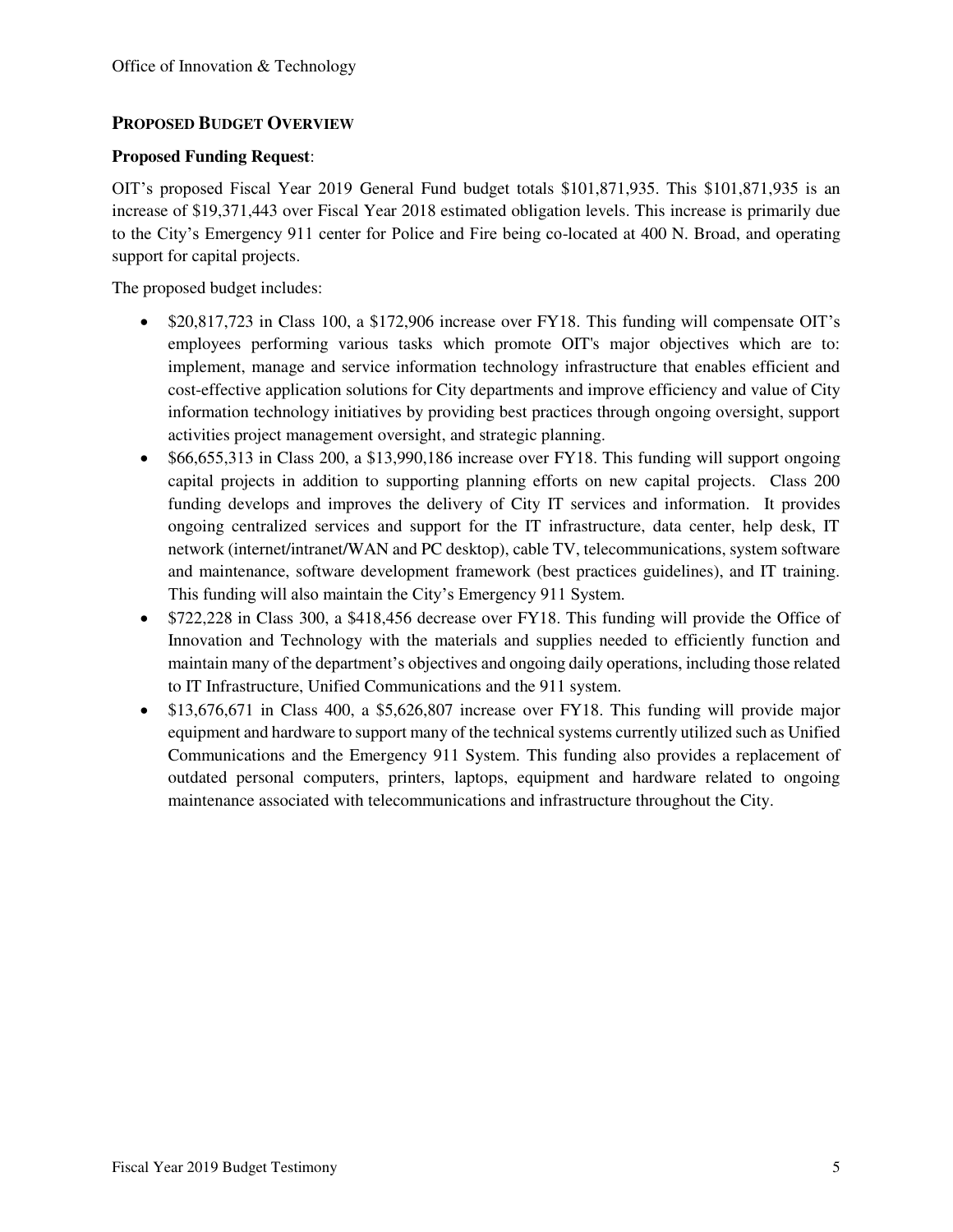# **STAFFING LEVELS**

The department is requesting 413 All-Funds positions (293 General Fund positions) for FY19. This is an increase of 8 positions over FY18.

# **NEW HIRES**

| New Hires (from $7/1/2\overline{017}$ to December 2017) |                                     |       |        |         |            |  |  |  |
|---------------------------------------------------------|-------------------------------------|-------|--------|---------|------------|--|--|--|
|                                                         | <b>Total Number</b><br>of New Hires | Hindi | French | Spanish | Portuguese |  |  |  |
| <b>Black or African</b><br>American                     |                                     |       |        |         |            |  |  |  |
| Asian                                                   |                                     |       |        |         |            |  |  |  |
| Hispanic or Latino                                      |                                     |       |        |         |            |  |  |  |
| White                                                   |                                     |       |        |         |            |  |  |  |
| Total                                                   | 39                                  |       |        |         |            |  |  |  |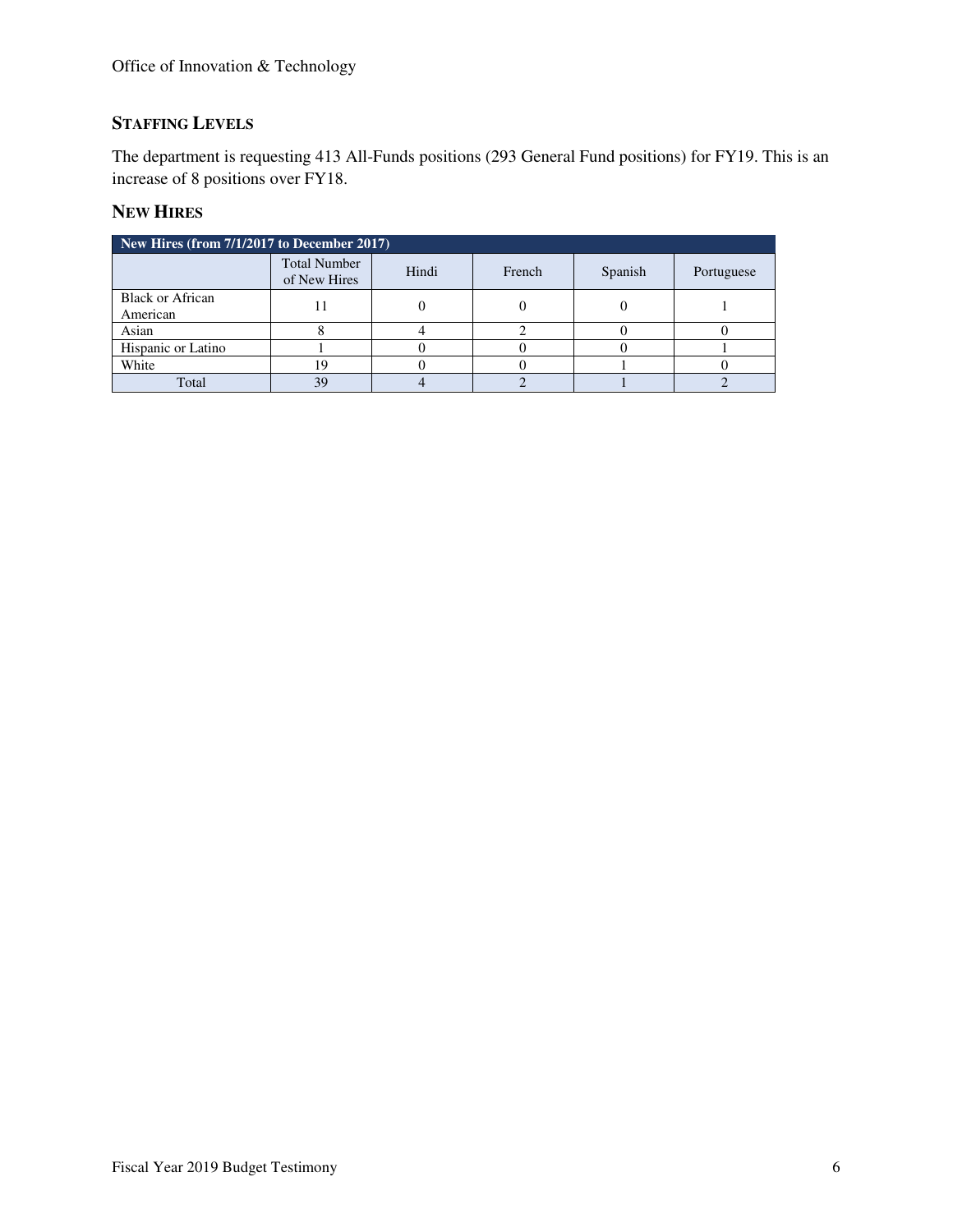## **PERFORMANCE, CHALLENGES, AND INITIATIVES**

#### **911 Administration**:

| <b>FY19 Strategic Goals</b>                                    |           |                 |             |             |  |  |  |
|----------------------------------------------------------------|-----------|-----------------|-------------|-------------|--|--|--|
| Ensure the sustainability of emergency services systems.       |           |                 |             |             |  |  |  |
| <b>FY19 Performance Measures</b>                               |           |                 |             |             |  |  |  |
|                                                                | FY17      | <b>FY18 YTD</b> | <b>FY18</b> | <b>FY19</b> |  |  |  |
| Measure                                                        | Actual    | $(Q1 + Q2)$     | Target      | Target      |  |  |  |
| Computer-Aided Dispatch (CAD) uptime availability <sup>1</sup> | 99.999%   | 99.999%         | 99.999%     | 99.999%     |  |  |  |
| Percentage of time radio system is not busy, thus preventing   |           |                 |             |             |  |  |  |
| calls from going through to the dispatch center (aka "system   | $0.001\%$ | $0.001\%$       | $0.001\%$   | $0.001\%$   |  |  |  |
| busies" $)^2$                                                  |           |                 |             |             |  |  |  |

*1 Availability numbers are excluded when there is scheduled maintenance and downtime. Every CAD vendor requires CAD to be available 99.95% of the time. There are no real Association of Public Safety Communications Officials or 911 standards, however, every CAD vendor installs systems that will have a reliability factor of 99.95%* 

*2 Availability numbers are excluded when there is scheduled maintenance and downtime. National Emergency Number Association (NENA), a national association that focuses solely on 911 policy, technology, operations, and education issues, requires radio availability for transmitting to not have more than 1% of the transmissions unable to get through. OIT currently exceeds this number every year due to the robust redundancy it has, as well as the number of channels.* 

### **Departmental Services**:

#### **FY19 Strategic Goals**

• Modernize key services and business applications to better enable departments to improve their service delivery.

| <b>FY19 Performance Measures</b>                                                         |             |                                   |             |             |  |  |  |
|------------------------------------------------------------------------------------------|-------------|-----------------------------------|-------------|-------------|--|--|--|
|                                                                                          | <b>FY17</b> | $\overline{\phantom{a}}$ FY18 YTD | <b>FY18</b> | <b>FY19</b> |  |  |  |
| Measure                                                                                  | Actual      | $(01 + 02)$                       | Target      | Target      |  |  |  |
| Percentage of all application-related tickets/issues resolved within<br>SLA <sup>1</sup> | N/A         | 71%                               | 75%         | 75%         |  |  |  |

*<sup>1</sup>OIT migrated to a new system in FY17. FY18 represents the first full year of collecting data in the system.*

#### **Enterprise Services**:

| <b>FY19 Strategic Goals</b>                                                                              |             |                 |             |             |  |  |  |
|----------------------------------------------------------------------------------------------------------|-------------|-----------------|-------------|-------------|--|--|--|
| Streamline technology and improve the City's security posture to provide high quality IT infrastructure. |             |                 |             |             |  |  |  |
| <b>FY19 Performance Measures</b>                                                                         |             |                 |             |             |  |  |  |
|                                                                                                          | <b>FY17</b> | <b>FY18 YTD</b> | <b>FY18</b> | <b>FY19</b> |  |  |  |
| Measure                                                                                                  | Actual      | $(01 + 02)$     | Target      | Target      |  |  |  |
| Network availability percentage                                                                          | 99.95%      | 99.93%          | 99.97%      | 99.98%      |  |  |  |

#### **Enterprise Administration**:

| <b>FY19</b> Strategic Goals                             |             |                 |             |             |  |  |
|---------------------------------------------------------|-------------|-----------------|-------------|-------------|--|--|
| Cultivate a diverse and talented workforce.             |             |                 |             |             |  |  |
| Elevate IT governance throughout the City.              |             |                 |             |             |  |  |
| <b>FY19 Performance Measures</b>                        |             |                 |             |             |  |  |
|                                                         | <b>FY17</b> | <b>FY18 YTD</b> | <b>FY18</b> | <b>FY19</b> |  |  |
| Measure                                                 | Actual      | $(Q1 + Q2)$     | Target      | Target      |  |  |
| Percent of new capital business application projects on | N/A         | $100\%$         | 80%         | 80%         |  |  |
| budget <sup>1</sup>                                     |             |                 |             |             |  |  |

*1 This is an annual measure. No meaningful data is available for FY17. "New" refers to this current Administration. Every project is counted as an equal for calculation purposes, regardless of the project's size.*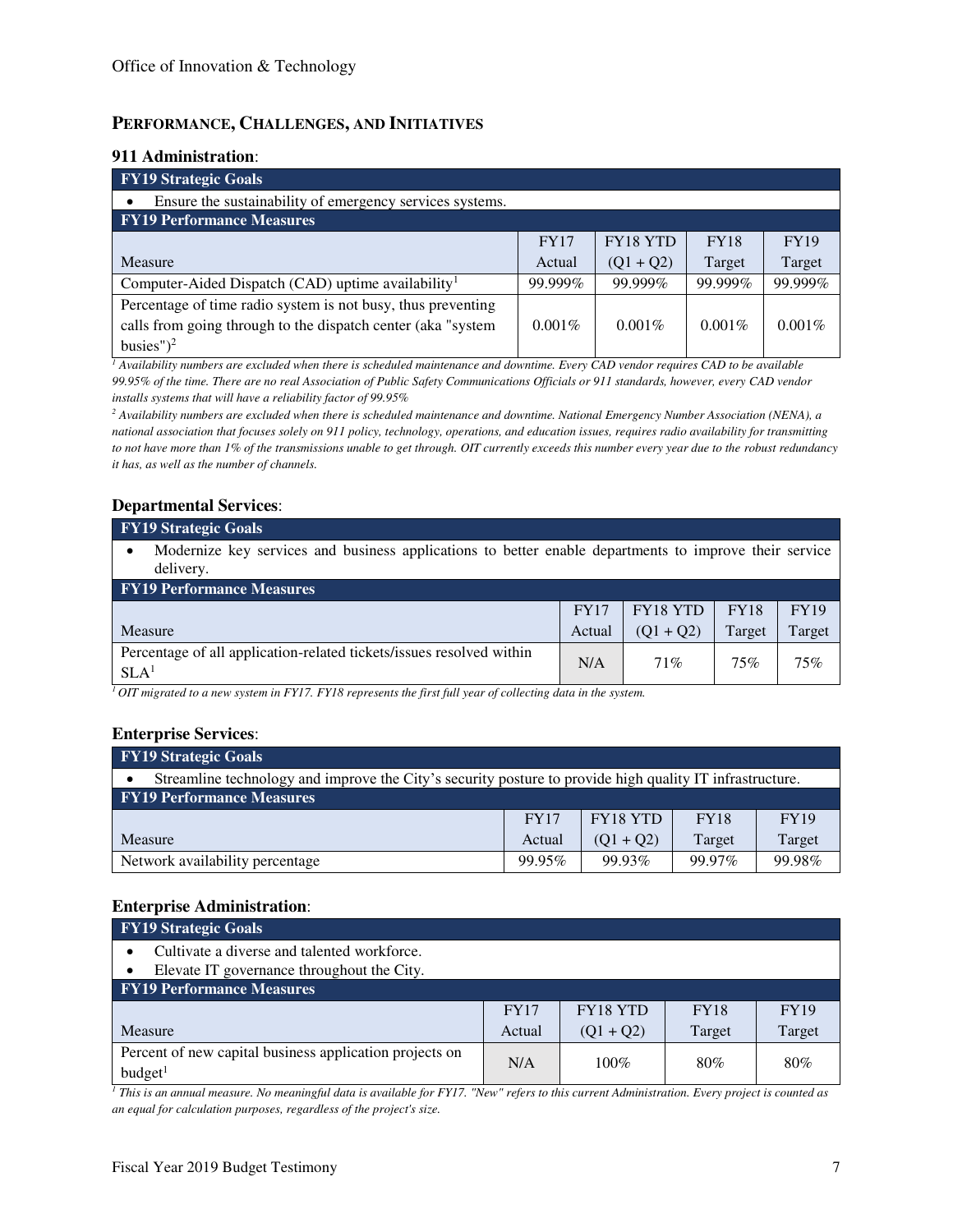### **Support Services**:

| <b>FY19 Strategic Goals</b>                               |             |             |             |        |  |  |
|-----------------------------------------------------------|-------------|-------------|-------------|--------|--|--|
| Improve customer service and satisfaction.                |             |             |             |        |  |  |
| <b>FY19 Performance Measures</b>                          |             |             |             |        |  |  |
|                                                           | <b>FY17</b> | FY18 YTD    | <b>FY18</b> | FY19   |  |  |
| Measure                                                   | Actual      | $(01 + 02)$ | Target      | Target |  |  |
| Percent of tickets resolved within SLA terms <sup>1</sup> | N/A         | 70%         | 75%         | 76%    |  |  |

*<sup>1</sup>OIT migrated to a new system in FY17. FY18 represents the first full year of collecting data in the system.*

# **Unified Communications**:

| <b>FY19 Strategic Goals</b>                                                                                    |             |                 |             |             |  |  |  |  |
|----------------------------------------------------------------------------------------------------------------|-------------|-----------------|-------------|-------------|--|--|--|--|
| Provide more agile telephone services, improving abilities for City staff to communicate via mobile solutions. |             |                 |             |             |  |  |  |  |
| <b>FY19 Performance Measures</b>                                                                               |             |                 |             |             |  |  |  |  |
|                                                                                                                | <b>FY17</b> | <b>FY18 YTD</b> | <b>FY18</b> | <b>FY19</b> |  |  |  |  |
| <b>Measure</b>                                                                                                 | Actual      | $(Q1 + Q2)$     | Target      | Target      |  |  |  |  |
| Uptime for video camera (VSS) coverage/network $1$                                                             | 94%         | 96%             | 95%         | 95%         |  |  |  |  |
| VoIP enabled uptime $-$ initially focus on the five $(5)$ major                                                | $100\%$     | $100\%$         | $100\%$     | $100\%$     |  |  |  |  |
| Center City buildings <sup>1</sup>                                                                             |             |                 |             |             |  |  |  |  |
| Time to resolve telecom incident tickets/issues within $SLA2$                                                  | N/A         | 95%             | 85%         | 85%         |  |  |  |  |

<sup>1</sup> Availability numbers are excluded when there is scheduled maintenance and downtime.

*<sup>2</sup>OIT migrated to a new system in FY17. The target was reduced to capture the impact of the transition to the new system. FY18 represents the first full year of collecting data in the system. OIT may revisit the target after obtaining a full year's worth of data.*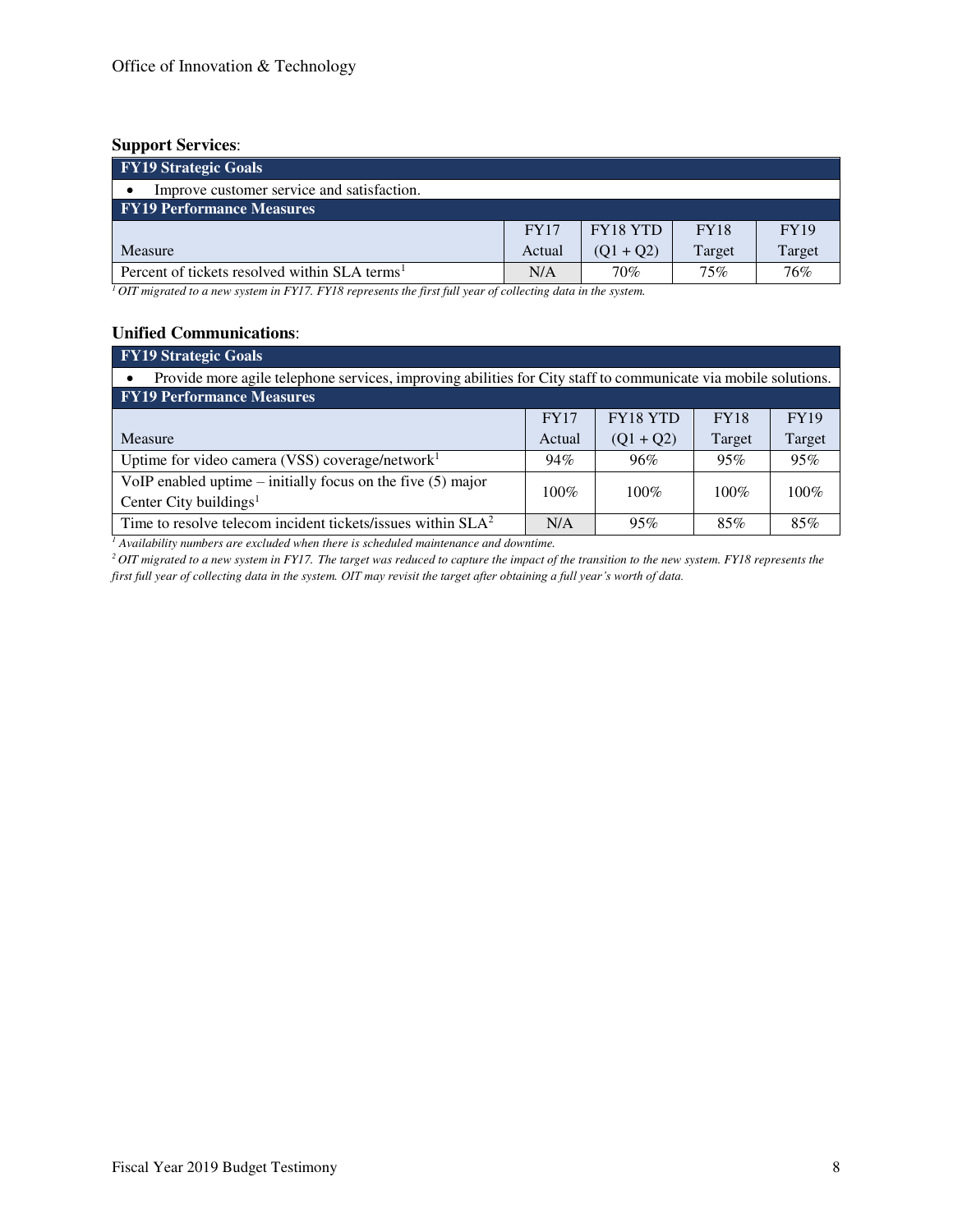## **OTHER BUDGETARY IMPACTS**

#### **Federal and State (Where Applicable)**

The City receives funds annually from the Pennsylvania Emergency Management Agency (PEMA). PEMA funds are apportioned to all counties based on a set funding formula that includes a population basis and an average of the last five years of a PSAP-Public Safety Answering Point's 911 expenses (Philadelphia is a single PSAP). The City receives approximately \$33 million per year and these funds are used to solely to support E-911 technology and telecommunication operations for Fire and Police. PA Act 12 requires that the PEMA funding formula be reviewed every two years. The current formula is now under review by a 911 Funding Committee, who is evaluating potential changes to take into account new variables. Should the funding formula change, and potentially reduce the annual funding to Philadelphia, operations and planned expenditures to support the co-location at 401 N. Broad for E-911 operations for both Police and Fire would be negatively impacted.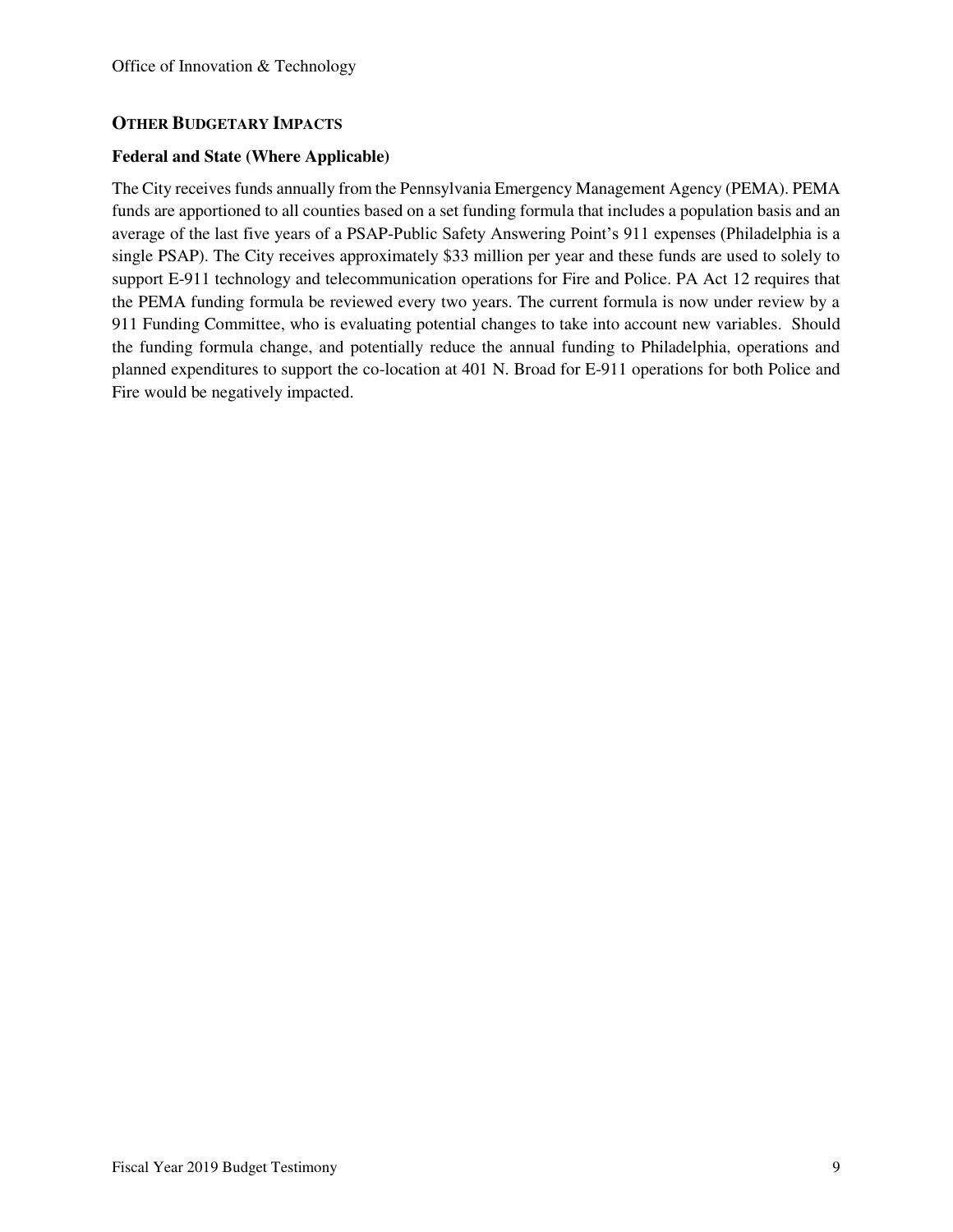# **CONTRACTING EXPERIENCE**

| M/W/DSBE Participation on Large Professional Services Contracts |                         |                                 |                          |                               |                                 |                                                 |                                          |                                         |                                                |                                                                                                               |                                                          |
|-----------------------------------------------------------------|-------------------------|---------------------------------|--------------------------|-------------------------------|---------------------------------|-------------------------------------------------|------------------------------------------|-----------------------------------------|------------------------------------------------|---------------------------------------------------------------------------------------------------------------|----------------------------------------------------------|
| Top Five Largest Contracts, FY18                                |                         |                                 |                          |                               |                                 |                                                 |                                          |                                         |                                                |                                                                                                               |                                                          |
| Vendor Name                                                     | Service<br>Provided     | Dollar<br>Amount of<br>Contract | <b>RFP</b> Issue<br>Date | <b>Contract Start</b><br>Date | Ranges in<br><b>RFP</b>         | $%$ of<br>M/W/DSBE<br>Participation<br>Achieved | \$ Value of<br>M/W/DSBE<br>Participation | Total %<br>Participation -<br>All DSBEs | Total \$ Value<br>Participation -<br>All DSBEs | Local<br><b>Business</b><br>(principal)<br>place of<br>business<br>located within<br>City limits)<br>[yes/no] | Waiver for<br>Living Wage<br>Compliance?<br>[yes $/no$ ] |
|                                                                 |                         |                                 |                          |                               | MBE: 10% -<br>15%               | 6%                                              | \$557,729                                |                                         |                                                |                                                                                                               |                                                          |
| Ciber Global,                                                   | Workforce<br>Management |                                 |                          |                               | WBE: 10% -<br>15%               | 4%                                              | \$820,190                                |                                         |                                                |                                                                                                               |                                                          |
| <b>LLC</b>                                                      | System                  | \$13,106,539                    | 7/29/2013                | 12/1/2017                     | DSBE: 0%                        | $0\%$                                           | \$0                                      | 11%                                     | \$1,377,918                                    | No                                                                                                            | No                                                       |
|                                                                 |                         |                                 |                          |                               | MBE: 20% -<br>35%<br>WBE: 20% - | 19%                                             | \$816,904                                |                                         |                                                |                                                                                                               |                                                          |
|                                                                 | <b>IT Staff</b>         |                                 |                          |                               | 35%                             | 22%                                             | \$913,461                                |                                         |                                                |                                                                                                               |                                                          |
| Unitary*                                                        | Augmentation            | \$5,000,000                     | 3/25/2015                | 11/1/2017                     | DSBE: 0%                        | $0\%$                                           | \$0                                      | 41%                                     | \$1,730,365                                    | Yes                                                                                                           | No                                                       |
|                                                                 |                         |                                 |                          |                               | MBE: 20% -<br>25%<br>WBE: 20% - | 8%                                              | \$257,327                                |                                         |                                                |                                                                                                               |                                                          |
| Computronix,                                                    | L&I eCLIPSE             |                                 |                          |                               | 25%                             | 4%                                              | \$128,664                                |                                         |                                                |                                                                                                               |                                                          |
| Inc.                                                            | Project                 | \$3,216,590                     | 7/4/2012                 | 4/1/2017                      | DSBE: 0%                        | $0\%$                                           | \$0                                      | 12%                                     | \$385,991                                      | No                                                                                                            | No                                                       |
|                                                                 |                         |                                 |                          |                               | MBE: 10% -<br>15%               | 27%                                             | \$183,891                                |                                         |                                                |                                                                                                               |                                                          |
| Unisys                                                          | Message<br>Switch       |                                 |                          |                               | WBE: 10% -<br>15%               | 7%                                              | \$50,707                                 |                                         |                                                |                                                                                                               |                                                          |
| Corporation                                                     | Implementation          | \$691,904                       | 12/31/2014               | 6/30/2017                     | DSBE: 0%                        | $0\%$                                           | \$0                                      | 34%                                     | \$234,598                                      | No                                                                                                            | No                                                       |
|                                                                 |                         |                                 |                          |                               | MBE: 20% -<br>25%               | $0\%$                                           | \$0                                      |                                         |                                                |                                                                                                               |                                                          |
| Information<br>Consulting                                       | basis2 Water            |                                 |                          |                               | WBE: 20% -<br>25%               | 20%                                             | \$116,800                                |                                         |                                                |                                                                                                               |                                                          |
| Svcs                                                            | <b>Billing Mgmt</b>     | \$584,000                       | 7/2/2015                 | 10/25/2017                    | DSBE: 0%                        | $0\%$                                           | \$0                                      | 20%                                     | \$116,800                                      | No                                                                                                            | No                                                       |

\*2 of 23 vendors are a local business; 1 is WBE.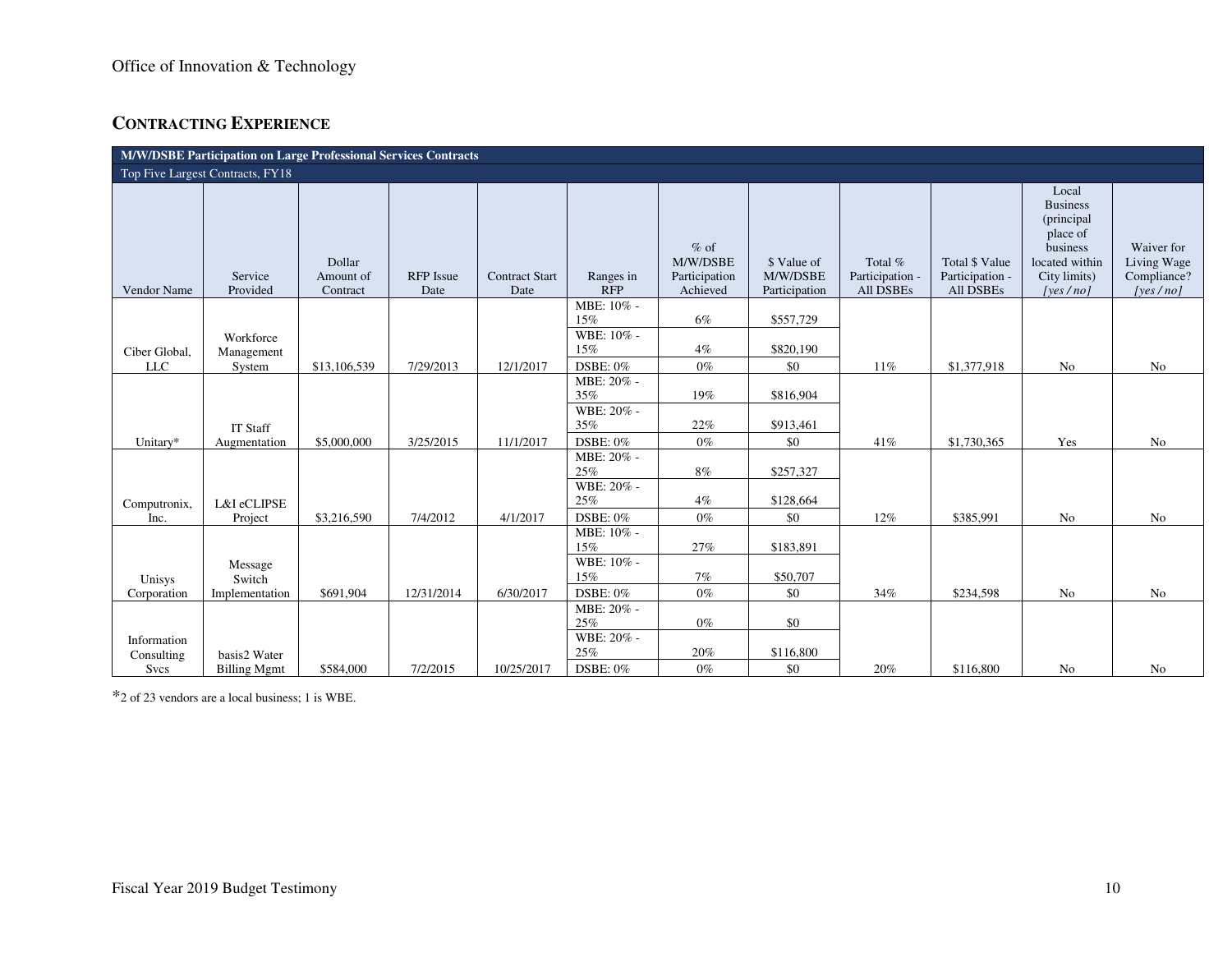# **EMPLOYEE DATA**

| <b>Staff Demographics (as of December 2017)</b> |                        |                |                             |                  |                  |  |  |  |
|-------------------------------------------------|------------------------|----------------|-----------------------------|------------------|------------------|--|--|--|
|                                                 | <b>Full-Time Staff</b> |                | <b>Executive Staff</b>      |                  |                  |  |  |  |
|                                                 | Male                   | Female         |                             | Male             | Female           |  |  |  |
|                                                 | African-               | African-       |                             |                  | African-         |  |  |  |
|                                                 | American               | American       |                             | African-American | American         |  |  |  |
| Total                                           | 84                     | 62             | Total                       | 1                | 1                |  |  |  |
| % of Total                                      | 23%                    | 17%            | % of Total                  | 13%              | 13%              |  |  |  |
| Average Salary                                  | \$65,449               | \$66,041       | Average Salary              | \$125,000        | \$142,830        |  |  |  |
| Median Salary                                   | \$60,000               | \$61,546       | Median Salary               | \$125,000        | \$142,830        |  |  |  |
|                                                 | White                  | White          | White                       |                  | White            |  |  |  |
| Total                                           | 110                    | 37             | Total                       | 5                | 1                |  |  |  |
| % of Total                                      | 30%                    | $10\%$         | % of Total                  | 63%              | 13%              |  |  |  |
| Average Salary                                  | \$77,842               | \$74,914       | Average Salary              | \$143,532        | \$142,830        |  |  |  |
| Median Salary                                   | \$75,000               | \$70,000       | Median Salary               | \$142,830        | \$142,830        |  |  |  |
|                                                 | Hispanic               | Hispanic       | Hispanic                    |                  | Hispanic         |  |  |  |
| Total                                           | 13                     | $\overline{c}$ | Total                       | $\Omega$         | $\theta$         |  |  |  |
| % of Total                                      | 4%                     | $1\%$          | % of Total                  | $0\%$            | $0\%$            |  |  |  |
| Average Salary                                  | \$66,419               | \$42,000       | Average Salary              | N/A              | N/A              |  |  |  |
| <b>Median Salary</b>                            | \$70,000               | \$42,000       | N/A<br>Median Salary        |                  | $\rm N/A$        |  |  |  |
|                                                 | Asian                  | Asian          | Asian                       |                  | Asian            |  |  |  |
| Total                                           | 30                     | 20             | Total                       | $\overline{0}$   | $\boldsymbol{0}$ |  |  |  |
| % of Total                                      | $8\%$                  | $5\%$          | % of Total                  | $0\%$            | $0\%$            |  |  |  |
| Average Salary                                  | \$66,184               | \$77,091       | Average Salary              | N/A              | N/A              |  |  |  |
| <b>Median Salary</b>                            | \$66,138               | \$79,920       | N/A<br><b>Median Salary</b> |                  | N/A              |  |  |  |
| Other<br>Other                                  |                        |                | Other<br>Other              |                  |                  |  |  |  |
| Total                                           | 5                      | 5              | Total                       | $\Omega$         | $\overline{0}$   |  |  |  |
| % of Total                                      | $1\%$                  | $1\%$          | % of Total                  | $0\%$            | $0\%$            |  |  |  |
| Average Salary                                  | \$73,170               | \$72,672       | Average Salary              | N/A              | N/A              |  |  |  |
| <b>Median Salary</b>                            | \$74,742               | \$74,742       | Median Salary               | N/A              | N/A              |  |  |  |
|                                                 | Bilingual              | Bilingual      |                             | Bilingual        | Bilingual        |  |  |  |
| Total                                           | 26                     | 18             | Total                       | $\mathbf{0}$     | $\overline{0}$   |  |  |  |
| % of Total                                      | $7\%$                  | 5%             | % of Total                  | $0\%$            | $0\%$            |  |  |  |
| Average Salary                                  | \$69,918               | \$75,543       | Average Salary              | N/A              | N/A              |  |  |  |
| <b>Median Salary</b>                            | \$69,963               | \$76,000       | Median Salary<br>N/A        |                  | N/A              |  |  |  |
|                                                 | Male                   | Female         |                             | Male             |                  |  |  |  |
| Total                                           | 242                    | 127            | Total                       | 6                | 2                |  |  |  |
| % of Total                                      | 66%                    | 34%            | % of Total                  | 75%              | 25%              |  |  |  |
| Average Salary                                  | \$71,206               | \$70,335       | Average Salary              | \$140,443        | \$142,830        |  |  |  |
| <b>Median Salary</b>                            | \$70,000               | \$70,000       | <b>Median Salary</b>        | \$142,830        | \$142,830        |  |  |  |